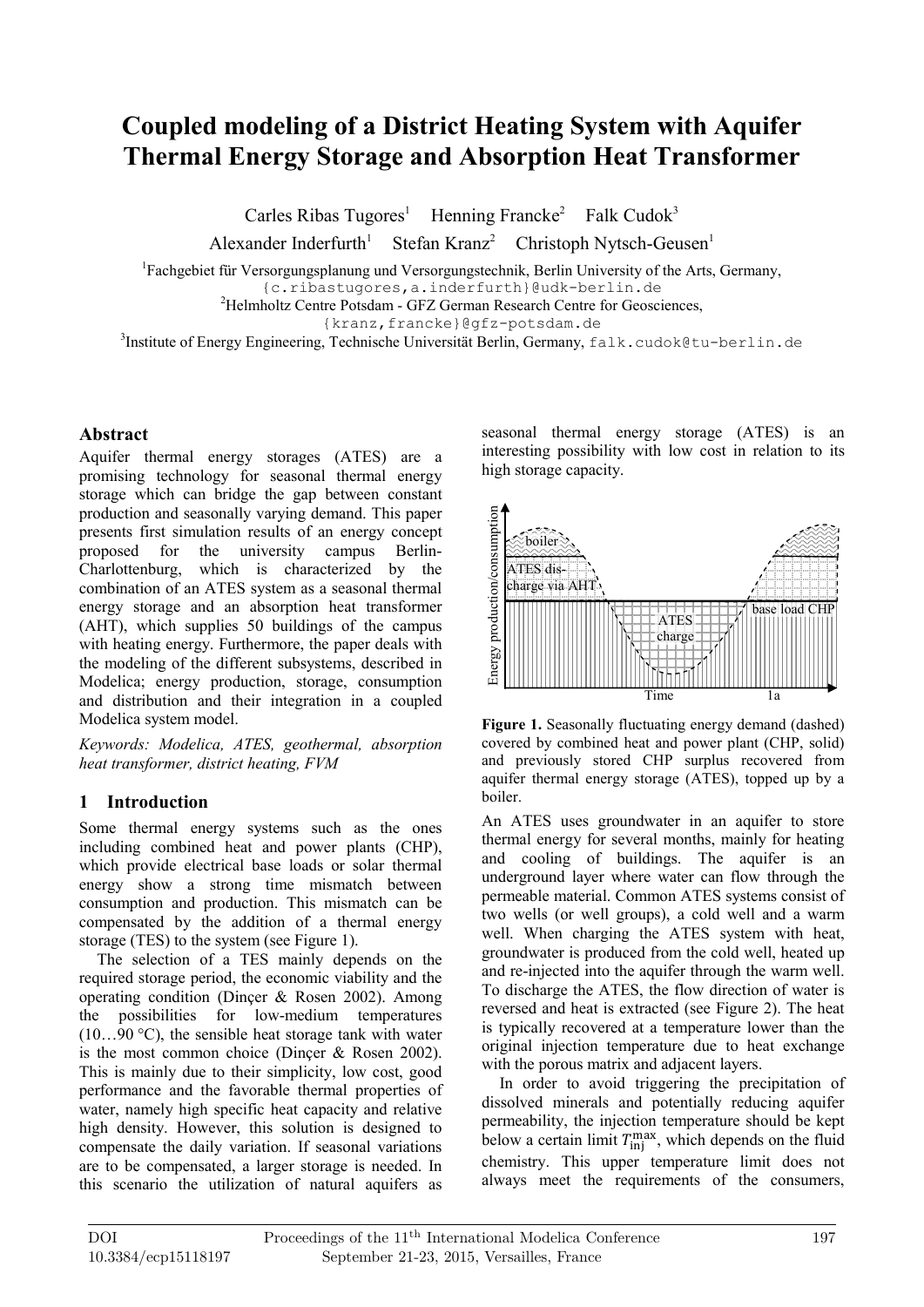making it necessary to raise the temperature to suitable temperatures for the existing heating systems. In this regard the absorption heat transformer (AHT) is an appropriate technological solution that is able to use thermal energy at an intermediate temperature level to heat a fluid at a high temperature level.



**Figure 2.** ATES principle with two wells.

The ATES technology has already been implemented in several projects such as in Rostock (Schmidt et al. 2000) or the German parliament buildings in Berlin (Sanner et al. 2005). There is, however, still potential to improve this technology itself as well as a need to investigate its match with other thermal technologies. Hence, the main goal of the joint project "Efficiency and reliability of energy systems in urban districts with seasonal energy storage in aquifers", is the development of a design concept, regardless of location, that assists the designer in the implementation of feasible and efficient ATES systems.

This paper presents the first results of the simulations of an energy concept proposed for the university campus Berlin-Charlottenburg and a brief description of the implemented models in Modelica. The main feature of the system is the combination of an ATES system as a seasonal thermal energy storage with an AHT.

## **1.1 Joint Project**

The interdisciplinarity of the topic requires the participation of different research groups. Research groups from Helmholtz Centre Potsdam - GFZ German Research Centre for Geosciences (GFZ), Technische Universität Berlin (TUB) and Berlin University of the Arts (UdKB) are involved in the project in order to properly cover its different aspects.

The International Centre for Geothermal Research at GFZ covers research in a holistic approach along the whole chain of geothermal technologies from the geothermal reservoir to the provision of power, heat, and chill. One part of this work deals with simulation, evaluation and design of ATES systems.

At the department of Energy Engineering of TUB the work focuses on the development of an absorption device, which features a great flexibility in terms of operating modes. It can work as absorption heat pump, absorption chiller (heat pump type I) or absorption heat transformer (heat pump type II). For that purpose, an experimental set-up is currently being installed that allows a better understanding of this technology. Furthermore, theoretical models of this absorption device are implemented in Modelica and presented here.

At the research group of UdKB the focus is on the energy consumption of urban districts, the energy supply systems and the provision with renewable energy. One main task is the development of a method to model a whole district, including buildings and installations, renewable energy production, as well as the distribution networks for cooling and heating, with strongly simplified low-order building models that allow to study such complex systems with low computational effort.

Besides the tasks described above, all project partners collaborate on the presented case study, the university campus Berlin-Charlottenburg, which on one hand serves to face the challenges of a real-world project, such as the data collection related to the buildings and the obtainment of a drilling license. On the other hand, different energy concepts can be studied based on a realistic scenario.

## **1.2 Energy Concept**

From a thermal point of view, the presented system can be divided into three temperature ranges, at which the different subsystems either extract or inject heat: high temperature (above 70 °C), intermediate temperature (between 40 and 70 °C) and ambient temperature (see Figure 3). Thermal energy at the high temperature range is produced by combined heat and power plants (CHP), boilers and the AHT. This thermal energy is used to supply the buildings via a district heating network (DHN). The intermediate temperature range includes the hot well of the aquifer and the return temperature of the DHN.



**Figure 3.** Energy concept schema with main thermal energy flows.

The system works as sketched in Figure 1 and Figure 3. The CHP produces a constant amount of energy to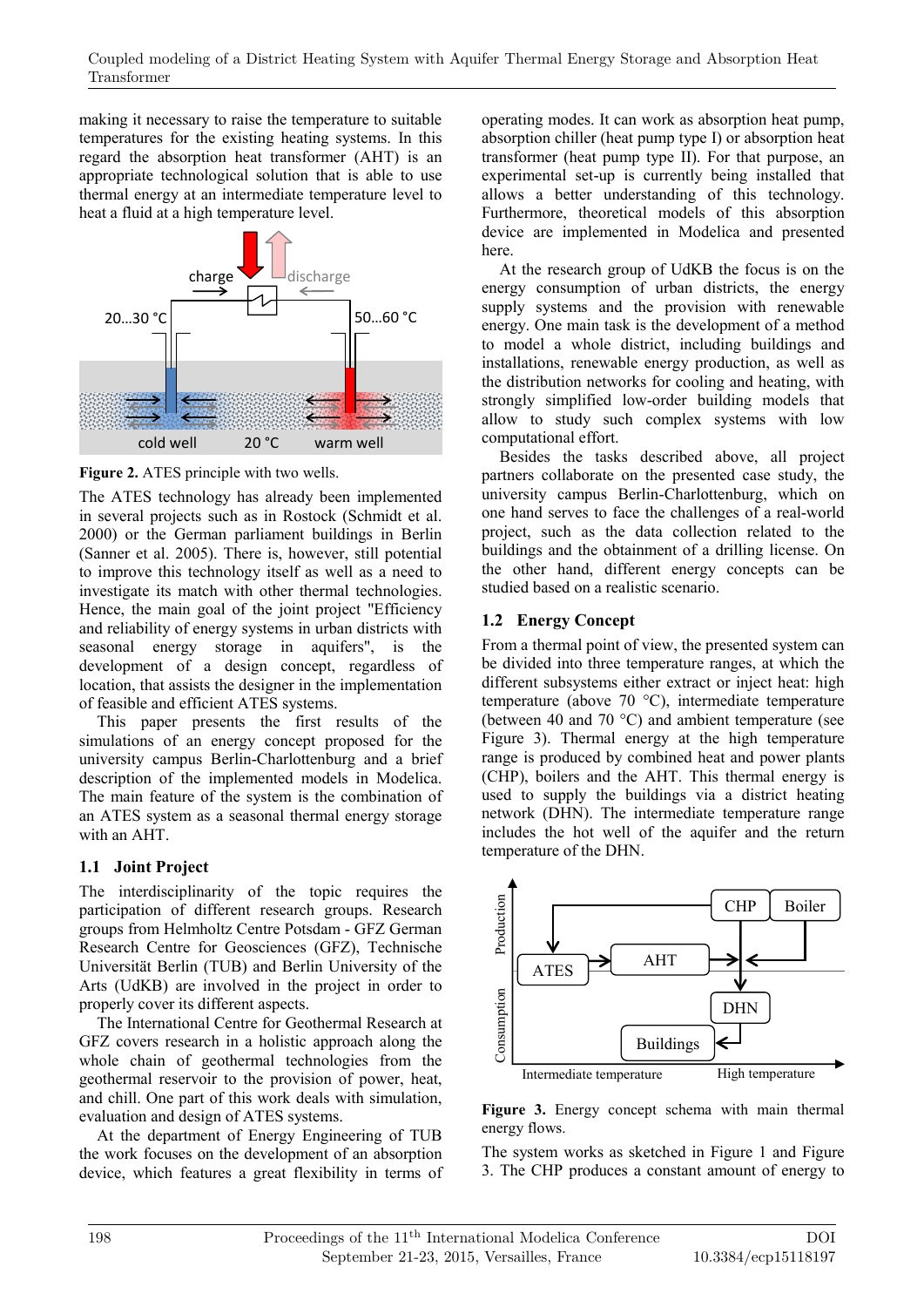cover the electric base load of the district. Its thermal energy is used to supply the buildings. In case there is a surplus of thermal energy, i.e., the amount of produced thermal energy is higher than the current demand of the DHN, this energy is used to charge the aquifer. If the thermal energy produced by the CHP does not cover the heat demand of the buildings, then, if available, thermal energy will be drawn from the aquifer. This heat energy then powers the AHT. In case the thus supplied thermal energy is still insufficient, either because of the limited capacity of the AHT or the depletion of the ATES (production temperature below minimum usable temperature), a boiler covers the remaining demand gap.

## **2 Modeling**

The university campus Berlin-Charlottenburg is used as a case study for developing the modeling approach. In a first step, a model with simplified components and boundary conditions was developed in order to investigate the interaction of the sub-models.

The system model is assembled from component models from the MSL - Modelica Standard Library (Modelica-Association 2014), the Annex60 library (Wetter & Treeck 2014), the BuildingSystems library (Nytsch-Geusen 2014) and models specifically implemented for this project. The used models from the different libraries has fluid ports and input/output connectors as interfaces. Fluid ports are used to connect models mimicking the hydraulics of the real system while input and output connectors are mainly used for control signals.

The following subsections explain the overall system and its subsystems in more detail.

## **2.1 Overall System**

Figure 4 shows the hydraulic configuration of the Modelica model, with dashed and solid lines representing heat and mass flows, respectively. At the left and mid side of the diagram there is the thermal energy production system, composed by several production units, CHP, boiler and AHT, as well as per the seasonal thermal energy storage, ATES. At the very right side of the diagram there is the main consumption system, the building model, and its interface to the thermal energy production system, the DHN. The main components are either connected directly or via heat exchangers (HXs).

The control strategy of the model is explained below with help of Figure 4.

 $\dot{m}_{\text{boiler}}$ , the mass flow rate through the boiler and  $HX<sub>3</sub>$  is adjusted by a PI controller so that the DHN can extract the required energy in order to raise the supply mass flow rate,  $\dot{m}_{\text{DHN}}$ , to a certain set temperature. In this simulation it is set to a constant value of 90 °C.

The CHP model calculates, according to its inlet temperature and its constant heat production rate, the exact mass flow rate  $\dot{m}_{\text{CHP}}$  that can be heated up to a set temperature. In this simulation it is set to a constant value of 95 °C.

Taking into account that the boiler and CHP has the same set temperature, then, if the mass flow rate in the CHP  $\dot{m}_{CHP}$  is higher than the mass flow rate flowing through the boiler  $\dot{m}_{\text{boiler}}$  (used to heat up the DHN), more energy is produced by the CHP than requested by the DHN. In this case, the excess part of  $\dot{m}_{CHP}$ , which is not needed to heat the DHN ( $\dot{m}_{\text{surplus}} = \dot{m}_{\text{CHP}} \dot{m}_{\text{boiler}}$  and  $\dot{m}_{\text{T2}} = 0$ ), is used to charge the aquifer  $(\dot{m}_{charge} > 0)$ . In the opposite case the mass flow rate requested by the CHP is lower than the one requested to heat up the DHN ( $\dot{m}_{\text{CHP}} < \dot{m}_{\text{boiler}}$ ), the mass flow rate leaving the heat exchanger of the DHN  $\dot{m}_{\text{boiler}}$  is split, one fraction goes to the CHP,  $\dot{m}_{\text{CHP}}$ , and the rest flows through the parallel branch, which is connected to the AHT ( $\dot{m}_{T2} = \dot{m}_{\text{boiler}} - \dot{m}_{\text{CHP}}$  and  $\dot{m}_{\text{surplus}} =$ 0).

In this case, the AHT is switched on given that two conditions are fulfilled. A minimum mass flow rate



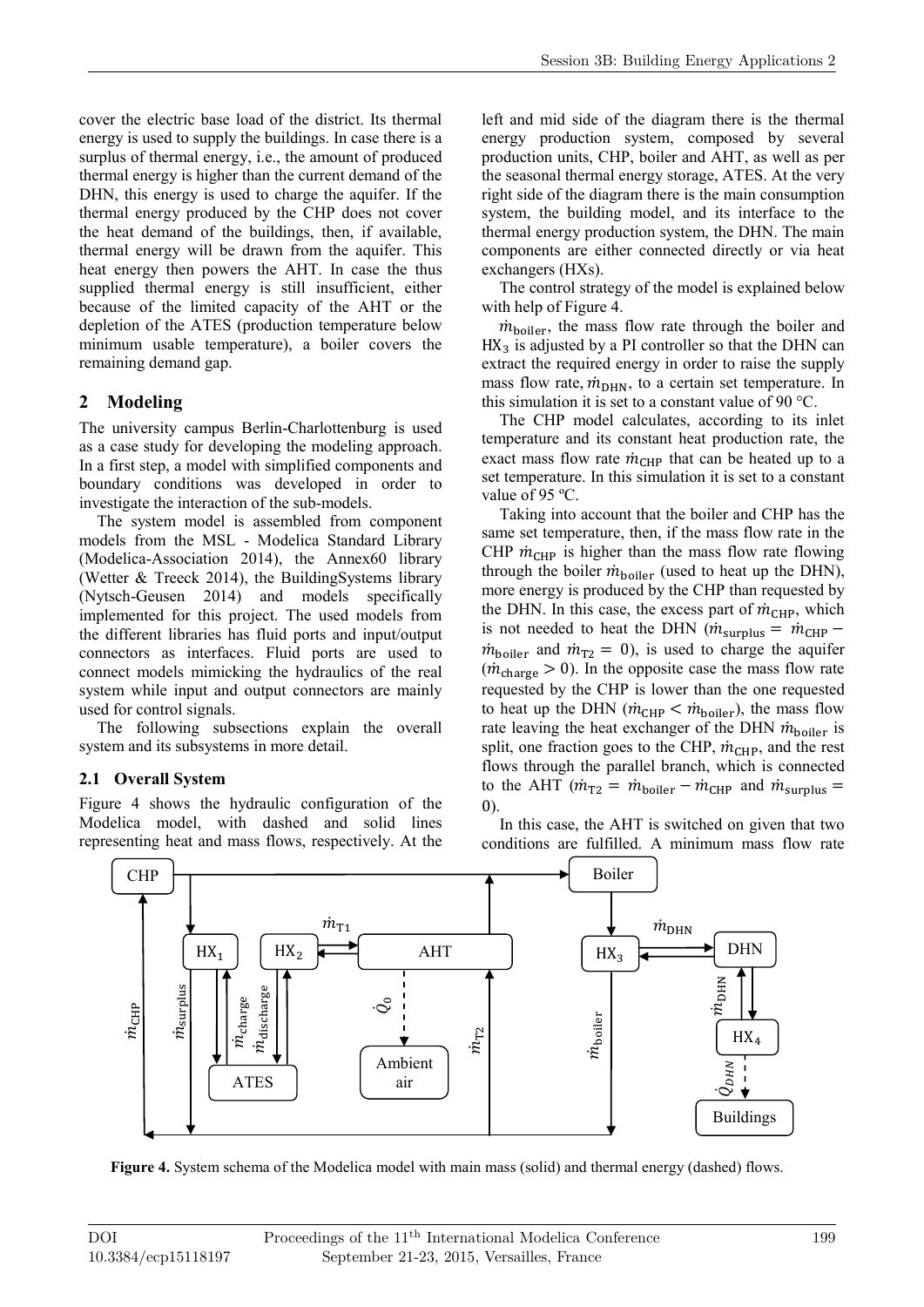$\dot{m}_{\text{T2}}$  and a minimum characteristic temperature difference  $\Delta \Delta T$  (see 2.4). These conditions are not fulfilled when the ATES temperature is too low or when the ambient temperature limiting  $T_0$  is too high. During the operation of the AHT energy is extracted from the ATES and used to drive the AHT  $(\dot{m}_{\text{discharge}} > 0 \text{ and } \dot{m}_{\text{T1}} > 0).$ 

#### **2.2 Combined Heat and Power Plant and Boiler**

Boiler and CHP are represented by simple models, because the major interest of the simulation lies on ATES, AHT, DHN and buildings as thermal consumers.

The CHP works under stationary conditions and can be therefore considered as a constant heat source. The CHP is modeled with a prescribed heat flow. Assuming an electrical output of the CHP to cover the electric base load of 10 MW and a CHP ratio electricity/heat of 0.6 leads to a constant heat production rate of 15 MW.

The boiler's task is to ensure that the buildings' heat demand is fulfilled. We neglect any limitations and assume that this is always achieved. The boiler is modeled with a prescribed output temperature. The boiler's power is not limited and its output temperature is set to 95 °C.

#### **2.3 Aquifer Thermal Energy Storage**

The ATES model consists of two well models coupled by the produced/injected flow. This flow is heated or cooled in a heat exchanger which connects the ATES with the energy system. Both sides of the heat exchanger have equal mass flow rates. Well mass flow can be increased via a bypass in order to limit the injection temperature to  $T_{\text{inj}}^{\text{max}}$ . In the presented scenario we assume  $T_{\text{inj}}^{\text{max}} = 60 \degree \text{C}$ . In reality, well mass flow rate is limited by friction pressure losses in the well and in the aquifer with being a function of well diameter and rock permeability. However, as pressure loss is not considered here, well mass flow rate is limited by a prescribed value, representing the storage size together with the aquifer thickness.

The aquifer around the wells is modeled as two independent radially symmetric discs or rings with an inner radius  $r_{\text{if}}$  (interface well/aquifer) and an outer diameter  $r_{\infty}$ . They are thermally insulated in the vertical direction. Thermodynamic equilibrium Thermodynamic between rock and fluid, i.e., a common temperature is assumed. Eq. (1), the  $PDE<sup>T</sup>$  for convective-conductive transient radial heat flow in porous media (Bear & Bachmat 1990) written in polar coordinates provides the temperature  $T(r,t)$  for a given Darcy flux, which is determined by the radial distribution of the mass flow entering/leaving the well  $\dot{m}$  as  $u(r) = \frac{m}{\rho^f 2\pi rH}$ .

$$
\rho c_p \frac{\partial T}{\partial t} = \frac{1}{r} \frac{\partial}{\partial r} k_{\text{eff}} r \frac{\partial T}{\partial r} - \rho^{\text{f}} u c_p^{\text{f}} \frac{\partial T}{\partial r}
$$
(1)

 $H$  is the thickness of the aquifer. The effective thermal conductivity  $k_{\text{eff}}$  is calculated from the thermal conductivity of the rock  $k$  and the dispersion length  $D$ :

$$
k_{\rm eff} = k + D|u|c_p^{\rm f} \rho^{\rm f} \tag{2}
$$

 $\bar{\rho}$  is the bulk density, the average of fluid density  $\rho^{\dagger}$ and rock density  $\rho^s$ , weighted with their respective volume fraction. The specific bulk heat capacity  $\bar{c}_p$  is calculated likewise.

$$
\bar{\rho} = P \cdot \rho^s + (1 - P) \cdot \rho^s \tag{3}
$$

$$
\overline{c_p} = P \cdot c_p^f + (1 - P) \cdot c_p^s \tag{4}
$$

At the outer boundary temperature is kept at the domain's initial value  $T_{\infty}$ :

$$
T(r, t = 0) = T_{\infty} \tag{5}
$$

$$
T(r = r_{\infty}, t) = T_{\infty} \tag{6}
$$

 $r_{\infty}$  is set to a large value so that the boundary is outside of the thermally influenced region. To verify this condition eq. (7) is monitored by an assert statement:

$$
\left. \frac{\partial T}{\partial r} \right|_{r_{\infty}} = 0 \tag{7}
$$

At the inner boundary temperature is set to injection temperature during injection or else heat flow is set to zero.

$$
T(r_{\text{if}}) = T_{\text{inj}} \quad \text{during injection} \n\frac{\partial T}{\partial r}\Big|_{r_{\text{if}}} = 0 \quad \text{else}
$$
\n(8)

The PDE is solved on the spatially discretized 1D domain using the FVM method (see Appendix).

The aquifer model has been successfully validated against a 3D FEM model simulated in COMSOL.

The aquifer model parameters are given in Table 1. Water properties are provided by the MSL.

**Table 1.** Aquifer model parameters

| Н                    | thickness                     | 10 <sub>m</sub>                     |
|----------------------|-------------------------------|-------------------------------------|
|                      | initial temperature           | $20^{\circ}$ C                      |
| $\rho_{\text{rock}}$ | rock density                  | $2650 \text{ kg/m}^3$               |
| k                    | rock thermal conductivity     | $3 W/(m \cdot K)$                   |
| $c_{p,rock}$         | rock specific heat capacity   | $800 \text{ J/(kg} \cdot \text{K)}$ |
| P                    | porosity                      | 0 <sub>3</sub>                      |
| $r_{\rm if}$         | radius interface well/aquifer | 0.1 <sub>m</sub>                    |
| $r_{\infty}$         | radius of outer boundary      | $200 \text{ m}$                     |
|                      |                               |                                     |

#### **2.4 Absorption Heat Transformer**

The AHT is a thermally driven heat pump of type II, which splits a heat flow at intermediate temperature level in two heat flows at high and low temperature levels (see Figure 5). The gain of the AHT is the output heat flow  $\dot{Q}_2$  at the high temperature level  $T_2$ . The effort is the driving heat flow  $\dot{Q}_1$  at the intermediate

<sup>-</sup>1 partial differential equation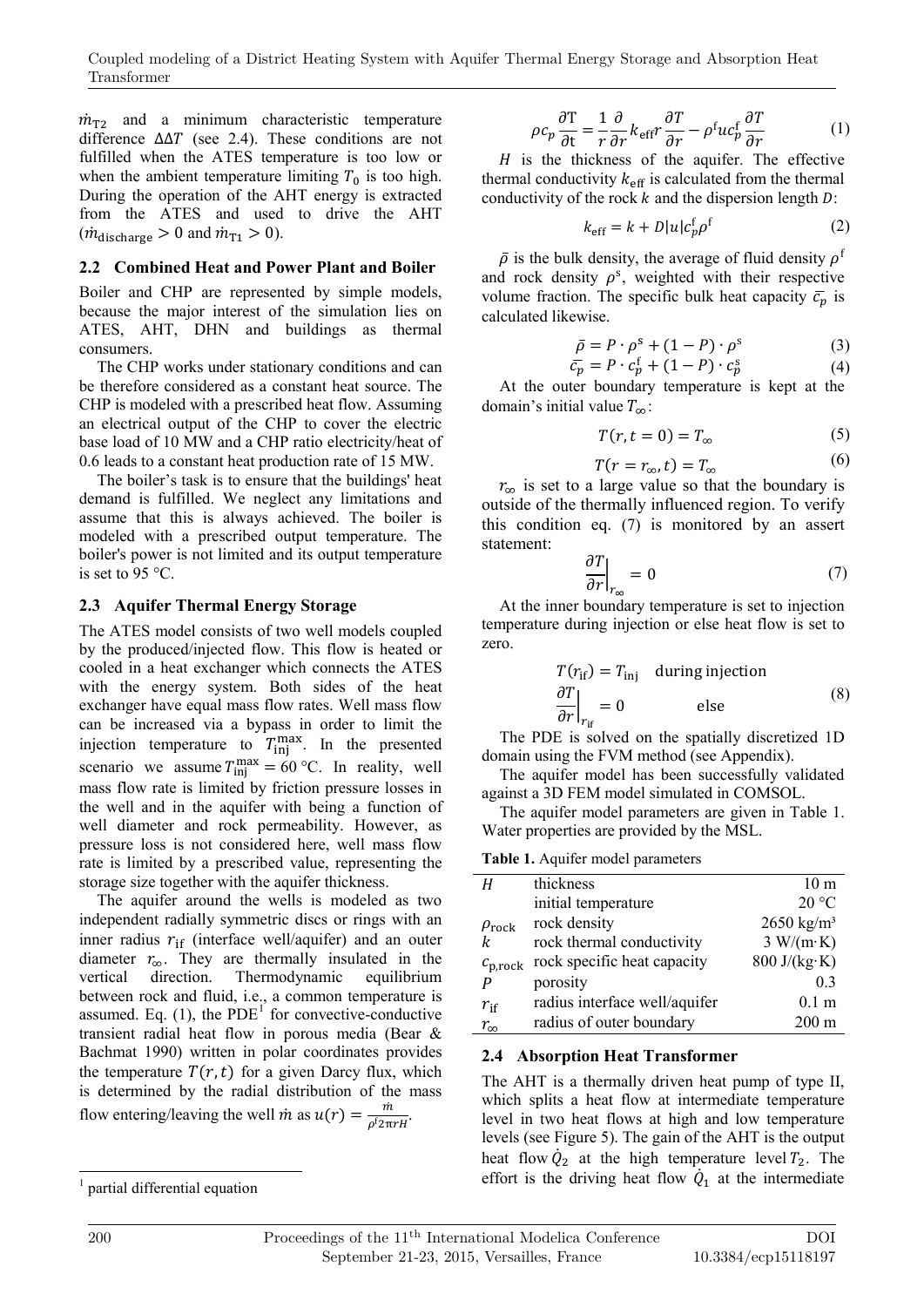temperature level  $T_1$  (equation (13)). With this device it is possible to provide heat for heating (e.g. the district) at  $T_2$  driven by heat from the ATES at  $T_1$  without using additional energy.

$$
\begin{array}{ccc}\nT_2 & \uparrow & & \downarrow & \downarrow \\
T_1 & \downarrow & & \downarrow & \downarrow \\
T_0 & \downarrow & & \downarrow & \downarrow \\
\end{array}
$$

**Figure 5.** Black box scheme of an absorption heat transformer (Heat flows at different temperature levels).

The AHT is modeled following the steady-state approach of the characteristic equation. This approach was often applied and explained by absorption chiller (Albers et al. 2008; Puig-Arnavat et al. 2010). Cudok & Ziegler (2015) discuss the method of the characteristic equation for general apply to AHT and absorption heat pump (type I) and chiller.

The heat flows  $Q_0$  and  $Q_2$  are described by the characteristic temperature difference  $\Delta\Delta T$  or respective the temperatures levels  $T_2$ ,  $T_1$  and  $T_0$ . The heat flow  $Q_1$ results from the energy balance eq. (12). To define a concrete AHT device the parameters,  $s_2$ ,  $s_0$ ,  $\Delta\Delta T_{\text{min},2}$ ,  $\Delta\Delta T_{\text{min.0}}$  and B are needed.

$$
\Delta \Delta T = B \cdot (T_1 - T_0) - (T_2 - T_1) \tag{9}
$$

$$
\dot{Q}_2 = s_2 \cdot (\Delta \Delta T - \Delta \Delta T_{\text{min},2}) \tag{10}
$$

$$
\dot{Q}_0 = s_0 \cdot (\Delta \Delta T - \Delta \Delta T_{\text{min},0}) \tag{11}
$$

$$
\dot{Q}_1 = \dot{Q}_0 + \dot{Q}_2 \tag{12}
$$

$$
COP = \frac{\dot{Q}_2}{\dot{Q}_1} \tag{13}
$$

The AHT switches off when the characteristic temperature difference  $ΔΔT$  drops below a minimum value chosen to prevent the model from leaving the valid operating range, here this minimum value is set to 3 K, or when the mass flow rate  $\dot{m}_{\text{AHT}}$  is lower than a minimum value. This minimum mass flow rate is determined by the available gain heat flow  $Q_2$  of the AHT (equation (10)) and the assumed condition of a maximal temperature rise, which value set to 15 K is added to ensure normal operating conditions for the AHT. To switch off the device it is bypassed.

The AHT is controlled by the mean temperature at the low temperature level  $T_0$  (equation (9)), which is variable but limited by the current ambient temperature.

For the system simulation the AHT is parameterized in such a way that it has a nominal power of 2 MW under the following operating conditions;  $T_2 = 75 \text{ °C}$ ,  $T_1 = 60 \text{ °C}, T_0 = 5 \text{ °C}.$ 

#### **2.5 Buildings**

For use in the system model the approx. 50 buildings of the university campus Berlin-Charlottenburg with a total of 434020 m² heated floor space are aggregated into one substitute building model to ensure fast computation times of this component (see Figure 6).



Figure 6. Building stock of the university campus Berlin-Charlottenburg (green), which is aggregated in one substitute building model. The blue and red cylinder indicate a possible location for the ATES.

The aggregation is done via a parameter identification method that uses optimization strategies, described in (Inderfurth et al. 2015). This method takes measured heat consumption data of all considered buildings into account. By repeated simulation of the substitute building model and comparing simulated and measured consumption important parameters like thermal capacities, thermal transmittances, window areas, etc. are gradually fitted to the building model. This process ensures that the substitute model together with its fitted parameter set accurately represents the thermal characteristic of the city district. The underlying loworder building model consists of four thermal capacities (internal capacities, external wall, base plate and room air), four window models to account for solar heat gains, several wall constructions, air change with the building's environment and an internal heat source accounting for internal heat gains through electrical consumption. All component models are provided by the BuildingSystems library for building performance simulation (Nytsch-Geusen 2014).

The low-order building model calculates the ideal, instantaneous heating demand of the aggregated buildings by calculating heat gains and losses to the environment through thermal conduction, air change as well as short and long wave radiation. The maximum heating power of the implemented ideal heater is reasonably limited to 30 MW. A previous study with measured heat consumption and weather data concludes that the maximum instantaneous heating load of the campus is around 23 MW.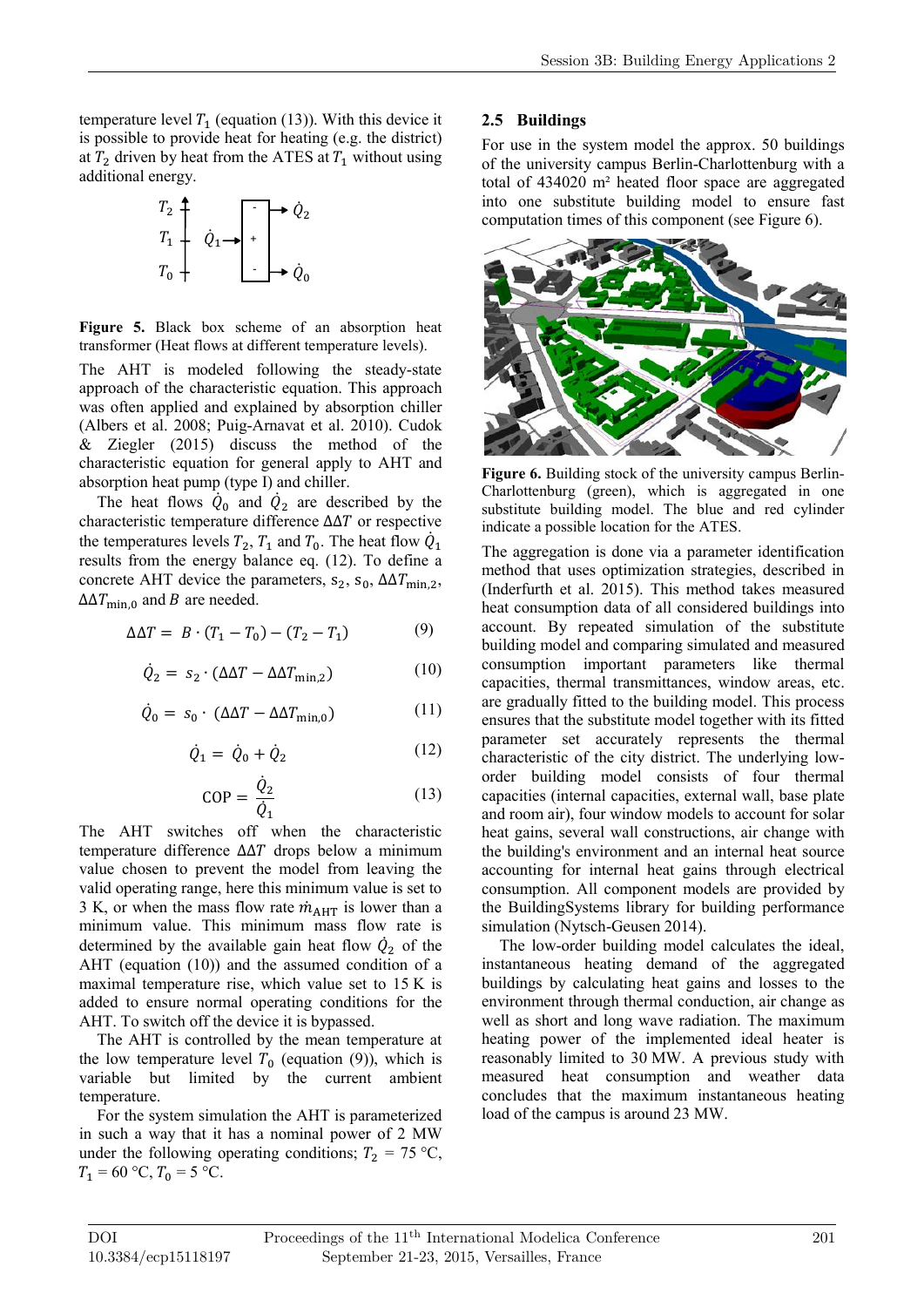## **2.6 District Heating Network**

The district heating network's design is based on the information collected about the buildings' contracted heating power, the buildings' installations and their current operating temperatures. The DHN has been designed following a standard methodology (Krimmling 2011). The proposed district network has a tree structure and is simplified following the aggregation method described in Larsen et al. (2001). This method allows calculating the global heat loss and energy transport delay but not the pressure loss. The method has shown good results even after taking strong assumptions and extreme simplification of the distribution networks (Larsen et al. 2001, 2003). One of the strongest assumptions used by the aggregation method is that the ratio between mass flow rates in a pipe-branch is constant and proportional to the nominal power of the downstream consumer's nominal mass flow rate. Under this assumption the DHN is simplified step by step and the consumption points with it. Thus, once the DHN is reduced to one pipe/substation there is no need to redistribute the total energy demand of the city district between the different consumption points. In the present model the number of pipes was reduced from 75 to 1.

The thermal pipe model itself consists of a water volume with a lumped heat capacity from the pipe's metal and a heat transfer model that computes the heat transfer between pipe and surroundings. The heat transfer model for district heating pipes is described with equations (14) and (15) (Bøhm 2000).

$$
\dot{Q}_{s} = (U_{1} - U_{2})(T_{s} - T_{g}) + U_{2}(T_{s} - T_{r})
$$
 (14)

$$
\dot{Q}_{\rm r} = (U_1 - U_2)(T_{\rm r} - T_{\rm g}) - U_2(T_{\rm s} - T_{\rm r}) \tag{15}
$$

 $T_s$ ,  $T_g$  and  $T_r$  stand for supply, undisturbed ground and return temperature respectively.  $U_1$  is the overall length-specific coefficient of heat transfer (HTC) between the pipe and the environment.  $U_2$  is the HTC between the supply and return pipe. They are described by equation  $(16)$  and  $(17)$ .

$$
U_1 = \frac{R_g + R_i}{(R_g + R_i)^2 - R_m^2}
$$
 (16)

$$
U_2 = \frac{R_{\rm m}}{(R_{\rm g} + R_{\rm i})^2 - R_{\rm m}^2} \tag{17}
$$

The values of the ground thermal resistance  $R_{\rm g}$ , the thermal resistance of insulation and casing  $R_i$ , and the thermal resistance associated to the interaction between the two pipes  $R_{\rm m}$ , can be found in Bøhm (2000).

For the calculation of heat flows it is assumed that the heat exchange between supply and return pipes is very low,  $U_1 \gg U_2$ . Hence, the right terms in equation (14) and (15) are neglected, leading to a simpler equation. Furthermore the heat conductivity of the ground and isolation material are kept constant.

The undisturbed ground temperature,  $T_g$ , at a depth z at time  $t$  is calculated with the equation (18) (Kusuda & Achenbach 1965). Here  $\overline{T}$  is the mean temperature of the ground surface for the entire year, *A* the annual amplitude of the ground surface temperature,  $t_0$  a time shift that corresponds to the time at which the surface ground temperature has its minimum value,  $\overline{T} - A$ , and  $\alpha$  is the thermal diffusivity of the soil. Equation (18) assumes a sinusoidal surface temperature with an oscillation period of one year. For the simulation, the time shift  $t_0$  is set to 180 days and the equation is evaluated at the center of the pipe,  $z = 1$  m.  $T_{\rm g}(z,t)$ 

$$
= \overline{T} + Ae^{\left(-z\sqrt{\frac{\pi}{365d\alpha}}\right)} \cos\left(\frac{2\pi}{365d}\left(t - t_0 - \frac{z}{2}\sqrt{\frac{365d}{\pi\alpha}}\right)\right) \quad (18)
$$

The pipe model is parameterized with a length 781 m and an overall length-specific HTC  $U_1 =$ 0.42 W/mK. The pipe is discretized in five elements.

## **3 Simulation**

The modeling and simulations of the proposed system are mainly conducted to study the interaction between subsystems and towards a correct dimensioning of the different subsystems.

#### **3.1 System under simplified weather conditions**

For the simulation, in order to facilitate understanding of the system's behavior, simplified boundary conditions are used to create a seasonal behavior free of daily variations. Hence, synthetic weather data was defined with a sinus curve with a period of one year for the ambient temperature and an amplitude of 25°C. Solar irradiation was neglected.

The simulation has been run for a period of eight years in Dymola using the solver DASSL with a tolerance value of  $10^{-5}$ .

Like Figure 1, **Figure** 7 shows the fluctuating thermal energy demand (negative values) and production (positive values) of the different subsystems.

At the beginning of the simulation the ATES has not been charged yet. Hence the AHT cannot be switched on and the district's thermal energy demand is covered by the CHP and the boiler. Later, when the thermal energy demand falls below CHP's thermal energy production, the surplus energy is used to charge the ATES. Thus, in the next heating period there is thermal energy stored in the aquifer, which can be used via the AHT until the fluid temperature from the aquifer reaches a certain minimum value at which the characteristic temperature difference  $\Delta \Delta T$  is smaller than its selected minimum value (see 2.4).

The cycle repeats in the following years with the AHT operating period as well as the amount of thermal energy produced extending as shown in Table 2.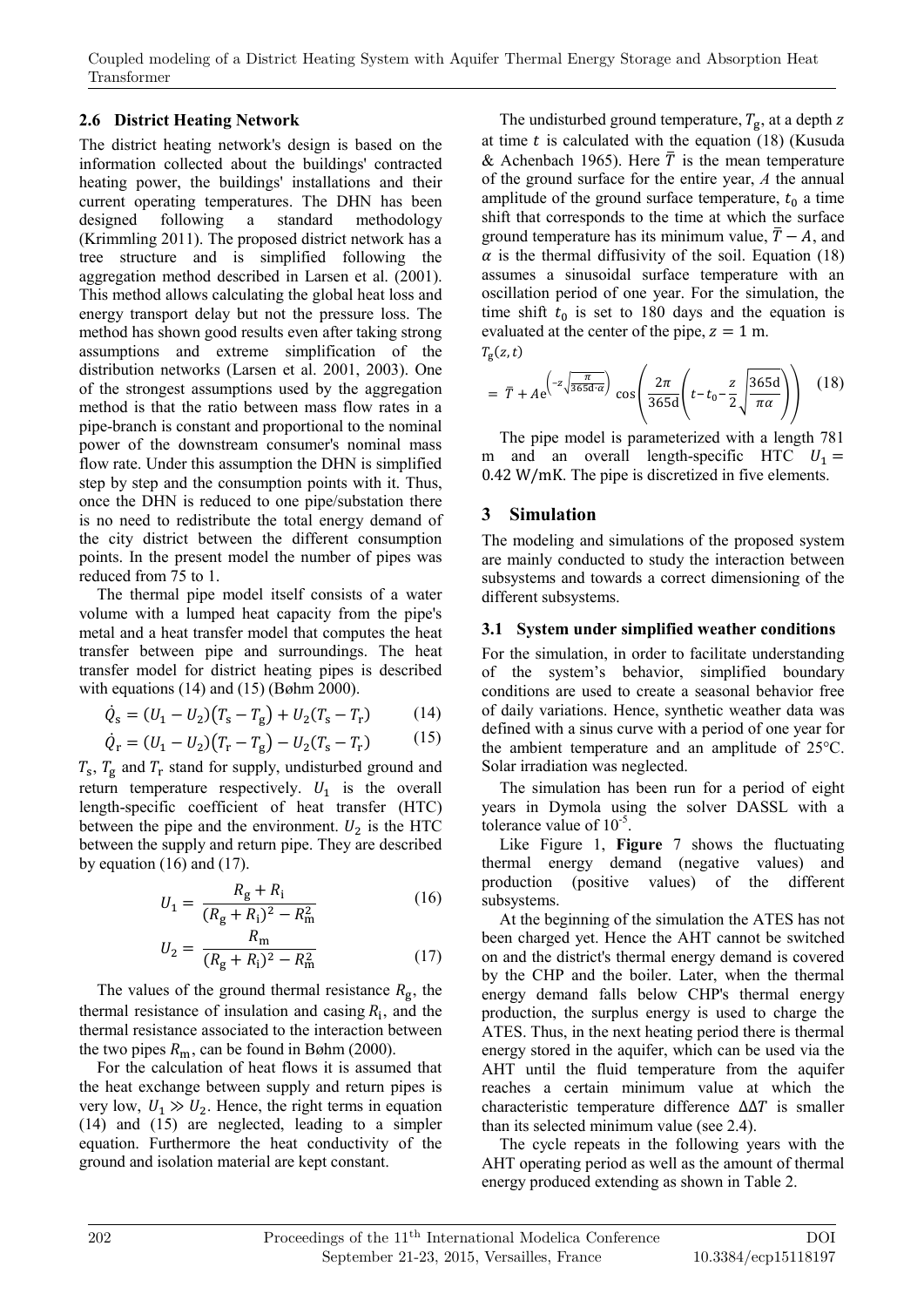

**Figure 7.** Thermal energy produced (positive values) and used by the different subsystems: Absorption heat transformer (AHT), combined heat and power plant (CHP), boiler, aquifer thermal energy storage (ATES) and district.

**Table 2.** AHT operation time in hours and energy produced in MWh after each seasonal discharge cycle.

| Discharge | AHT's operation | <b>AHT's Energy</b> |
|-----------|-----------------|---------------------|
| cycle     | time in hours   | produced in MWh     |
|           | 2477            | 4511                |
|           | 2554            | 4764                |
| 3         | 2568            | 4770                |
|           | 2580            | 4775                |
| 5         | 2588            | 4780                |
| 6         | 2596            | 4784                |
|           | 2602            | 4788                |

The AHT operation phase extends because the amount of thermal energy in the warm well after each charge cycle increases during the warm-up phase. The warm well injection temperature is limited to  $T_{\text{inj}}^{\text{max}} = 60 \degree \text{C}$ and the initial aquifer temperature is  $20^{\circ}$ C, while the AHT extracts heat with a rather small temperature difference of 15 K. Hence, the stored heat is not recovered completely and the cold well injection temperature is much higher than the initial aquifer temperature until the cold side is warmed up. It means that during the warm-up phase, the extracted fluid from the cold well and reinjected through the warm well into the aquifer undergoes a smaller temperature. Hence more mass is heated up to the injection temperature than the previous charge cycle. Thus the thermal energy stored into the warm well increases year after year until the warm-up phase is over.

Figure 8 shows the ratio of recovered heat  $Q_{\text{out}}$  to injected heat into the aquifer  $Q_{\text{in}}$  for different injection temperatures  $T_{\text{inj}}$  in the warm well, calculated as heat recovery factor (HRF) by the following equation (Kranz & Bartels 2009):

$$
HRF(\tau_i) = \frac{Q_{\text{out}}}{Q_{\text{in}}} = \frac{\int_0^{\tau_i} \min(0, m_{\text{w}}) \cdot (h_{\text{w}} - h_{\text{c}}) dt}{\int_0^{\tau_i} \max(0, m_{\text{w}}) \cdot (h_{\text{w}} - h_{\text{c}}) dt}
$$
(19)

 $\dot{m}_{\rm w}$  is the mass flow rate into the warm well,  $h_{\rm w/c}$  is the specific fluid enthalpy at the warm/cold well head.  $\tau_i$  is the end time of the i-th discharge cycle.

The HRF is between 0 and 1 if the warm well temperature is always above cold well temperature and the cold well injection temperature is above the initial aquifer temperature.



**Figure 8.** Aquifer heat recovery factor (HRF) for different injection temperatures  $T_{\text{ini}}$  in the warm well.

As explained above, the HRF increases over time because the cold side of the aquifer is warmed up in the first cycles. This is a common behavior of an ATES system. Furthermore, a higher injection temperature yields higher recovery factors.

#### **3.2 System under real weather conditions**

Simulating the system with synthetic weather boundary conditions, as described above, is vital for the fundamental understanding of the functionality of the described, complex system. However, to deduce meaningful results for real-world applications, the system model has to be simulated with actual weather input.

Usually real weather data used as input for simulations has larger gradients than synthetic, sinusoid weather data, as well as hourly spacing of samples, which requires interpolation.

Simulations with actual, measured weather data and the described system model have been performed successfully. Results will be presented in subsequent publications.

## **4 Discussion**

The simulation results with simplified boundary conditions show that the stored energy cannot be used completely to drive the AHT, which yields low values of HRF. It is caused by a relatively high minimum value of the driving temperature  $T_1$  over which the AHT can operate. This minimum temperature is obtained from equation (9) evaluated at  $\Delta \Delta T =$  $\Delta\Delta T_{\text{min}} = 3$  °C and specific values of T<sub>0</sub> (see Figure 9).

Figure 9 shows that in order to use low values of the AHT's driving temperature  $T_1$ , temperatures  $T_0$  and  $T_2$ must be low as well.  $T_0$  is related to the ambient temperature (see chapter 2.4), in this regard it is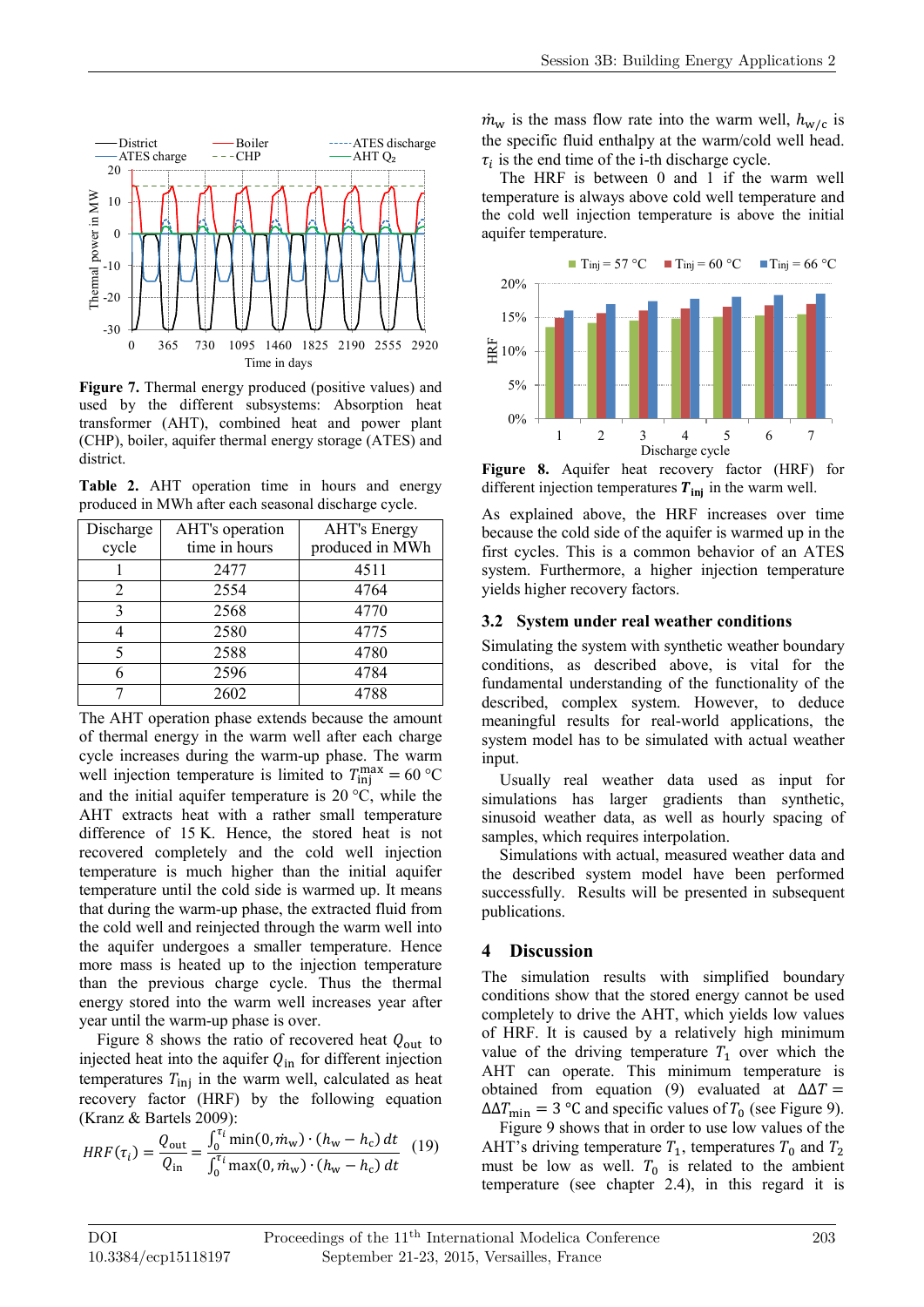interesting to favour the utilization of the AHT during the coldest months and at night. The minimum value  $T<sub>2</sub>$ is determined by the temperature range of the DHN. In this regard, low temperature DHN are favourable. Furthermore, the AHT should preheat the fluid before the CHP brings it to the temperature required by the DHN.



**Figure 9.** Minimum value of  $T_1$  in dependency of  $T_2$  for two different values of  $T_0$  assuming  $\Delta \Delta T_{\text{min}} = 3 \degree C$  and  $B = 1.1.$ 

The simulation results also show that the cold side of the aquifer needs several cycles to reach stable conditions. In order to shorten this warm-up phase with low HRF, it would be interesting to use a low cold well injection temperature so that less energy is needed warming up the cold side of the aquifer. Alternatively, one could reduce the distance between cold and warm well (Kranz et al. 2015). Modeling the interaction of the two wells would require a more detailed 2D/3D model for the aquifer.

Furthermore, the results show how a higher injection temperature yields higher HRF. In this regard, it is important to properly asses which is the upper temperature limit for safe operation of the ATES. Furthermore, if the warm well production temperature is sufficiently high to be used for preheating the return temperature of the DHN, this direct heat transfer is recommended.

The results obtained with real weather data highlights the importance of a correct sizing of the CHP. An oversized CHP reduces and shorts the period of times in which the AHT can work, causing the system to recover just part of the stored energy in the aquifer, thus obtaining low HRF. On the other hand, too small CHP produces less surplus energy and can make the utilization of an ATES system a nonsense.

# **5 Conclusions and Future Work**

Modelica proved to be a proper framework for the development of models for the different subsystems by different research group as well as for their subsequent integration in a more complex model thanks to the use of common interfaces. Furthermore, Modelica and DYMOLA proved suitable for simulation of complex energy systems.

The simulation results show the expected thermal behavior of the different subsystems.

Different factors limiting the efficiency of the ATES system were pointed out. In this regard, a possibility to increase the HRF of the ATES was proposed.

Furthermore, the benefit of seasonal storage is shown as in the case study heat is recovered from the ATES which would otherwise have been lost as waste heat. Assessing the low values of the calculated HRF one has to allow for the simplified system design with simple boundary conditions, which has a lot of potential for improvement.

We are working towards the modeling of a more sophisticated system, including cooling demand, heat demand at different temperature levels and its pertinent distribution networks. Furthermore, we envisage increasing the level of modeling detail by adding new models for solar production, absorption heat pump type I and an absorption chiller, a as well as a 2D/3D aquifer model and more sophisticated control strategy.

## **Acknowledgements**

The research described in this article is conducted within the research project ATES: Aquifer Thermal Energy Storage (Effizienz und Betriebssicherheit von Energiesystemen mit saisonaler Energiespeicherung in Aquiferen für Stadtquartiere) funded by the Federal Ministry for Economic Affairs and Energy in Germany (BMWi 03ESP409A/B/C).

## **Nomenclature**

| A           | Annual temperature amplitude          | K                                  |
|-------------|---------------------------------------|------------------------------------|
| <b>AHT</b>  | <b>Absorption Heat Transformer</b>    |                                    |
|             |                                       |                                    |
| <b>ATES</b> | <b>Aquifer Thermal Energy Storage</b> |                                    |
| B           | Duehring factor                       |                                    |
| <b>CHP</b>  | Combined Heat and Power               |                                    |
| <b>COP</b>  | Coefficient Of Performance            |                                    |
| <b>DHN</b>  | <b>District Heating Network</b>       |                                    |
| D           | Dispersion length                     | m                                  |
| H           | Thickness of the aquifer              | m                                  |
| <b>HRF</b>  | <b>Heat Recovery Factor</b>           |                                    |
| <b>HTC</b>  | Heat Transfer Coefficient             |                                    |
| <b>HX</b>   | Heat exchanger                        |                                    |
| $Q_{\rm X}$ | Heat                                  | kWh                                |
| Qх          | Heat flow rate                        | kW                                 |
| P           | Porosity                              | m <sup>3</sup><br>$\overline{m^3}$ |
| $R_{\rm g}$ | Ground's thermal resistance           | mK<br>$\overline{W}$               |
| $R_i$       | Insulation's thermal resistance       | mK<br>W                            |
| $R_{\rm m}$ | Thermal resistance between pipes      | mK<br>W                            |
| $\bar{T}$   | Mean annual temperature               | K                                  |
| Т           | Temperature                           | K                                  |
|             |                                       |                                    |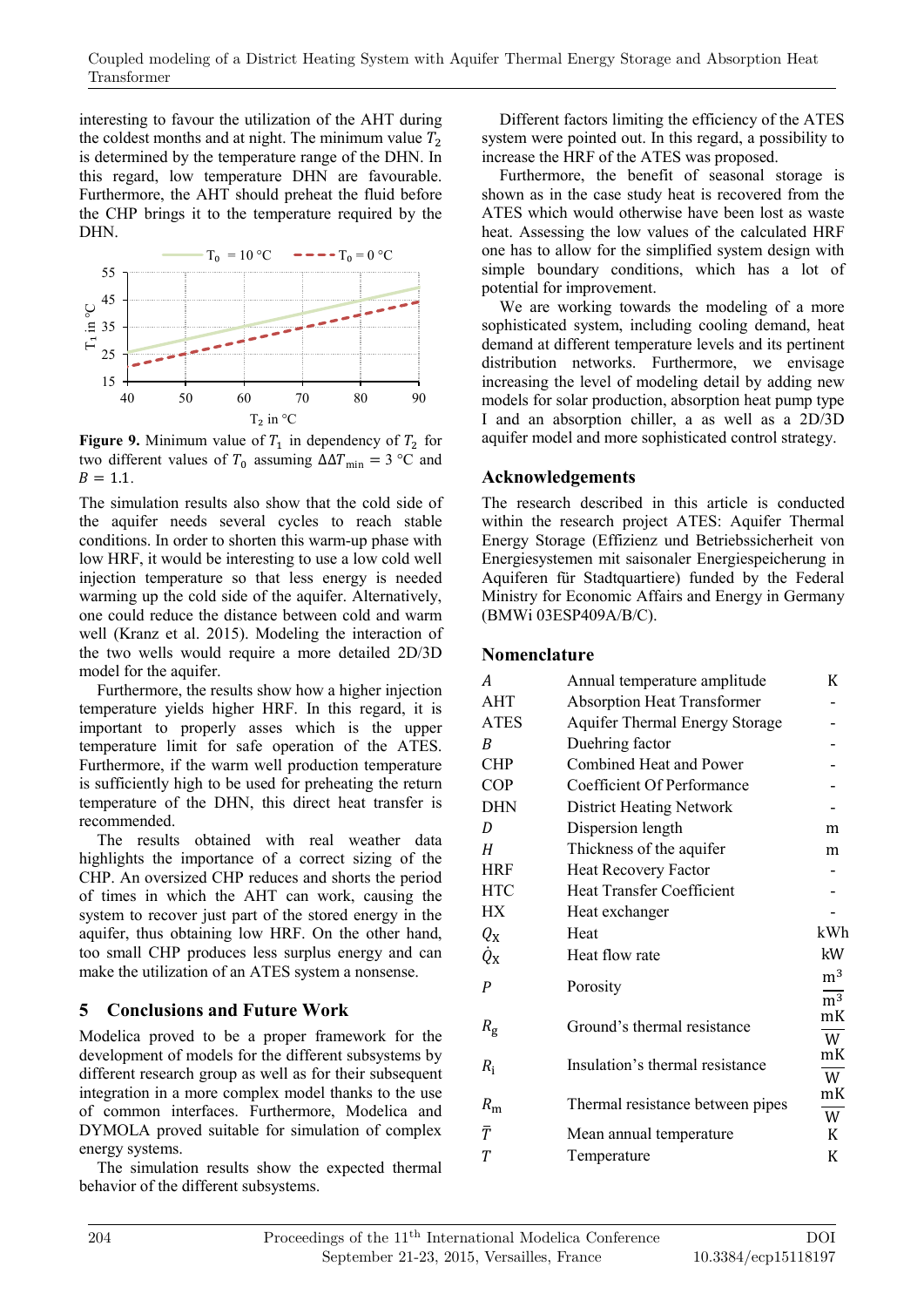| $U_1$                                       | Overall length-specific HTC<br>between pipe and environment   | W<br>mK        |
|---------------------------------------------|---------------------------------------------------------------|----------------|
| $U_2$                                       | Overall length-specific HTC<br>between supply and return pipe | W<br>mK        |
| $c_p^f/c_p^s/\bar{c_p}$                     | Specific heat capacity of<br>fluid/rock/bulk                  | J<br>kgK       |
| $h_{\mathrm{w/c}}$                          | Specific fluid enthalpy at the<br>warm/cold well head         | I<br>kgK       |
| $r_{\rm if}$                                | Radius of interface well/aquifer                              | m              |
| $r_{\infty}$                                | Radius of outer aquifer boundary                              | m              |
|                                             |                                                               | W              |
| S                                           | Slope parameter                                               | $\overline{K}$ |
| t                                           | Time                                                          | S.             |
| $t_{0}$                                     | Time shift                                                    | d              |
| k                                           | Rock thermal conductivity                                     | W              |
|                                             |                                                               | mK             |
| $k_{\text{eff}}$                            | Effective thermal conductivity                                | W              |
|                                             |                                                               | mK             |
| m                                           | Mass flow rate into the well                                  | kg             |
|                                             |                                                               | ${\bf S}$<br>m |
| и                                           | Darcy flux/velocity                                           | S              |
| z                                           | Depth                                                         | m              |
|                                             |                                                               | m <sup>2</sup> |
| $\alpha$                                    | Thermal diffusivity                                           | $\mathbf d$    |
| $\triangle\Delta T$                         | Characteristic temperature                                    | K              |
|                                             | difference                                                    |                |
| $\Delta \Delta T_{\rm min,X}$               | Loss parameter                                                | K              |
| $\rho^{\rm f}/\rho^{\rm s}/\overline{\rho}$ | Density of fluid/rock/bulk                                    | kg<br>$m^3$    |
| $\tau_i$                                    | End time of i-th discharge cycle                              | S              |

#### **Appendix –** Discretized heat transfer equation

The equation by Bear & Bachmat (1990) was formulated in polar coordinates and reduced to the radial component to yield eq. (1), which describes the conductive-convective transient radial heat flow in porous media:



**Figure 10.** Radially equidistant discretization of aquifer

In order to solve eq. (1) numerically, the radially symmetric aquifer was subdivided in equidistant sections as shown in Figure 10 and the equation was discretized as follows.

First, it is integrated over the ring segment  $V$ assuming constant  $\rho$ ,  $c_p$  and  $\rho^f$ :

$$
\int\limits_V \overline{\rho}\overline{c_p}\frac{\partial T_i}{\partial t}dV = \int\limits_V \Big(\frac{1}{r}\frac{\partial}{\partial r}k_{\mathrm{eff}}r\frac{\partial T}{\partial r} - \rho^{\mathrm{f}}uc_p^{\mathrm{f}}\frac{\partial T}{\partial r}\Big)rd\varphi drdz
$$
\n
$$
\overline{\rho}V\overline{c_p}\frac{\partial T_i}{\partial t} = 2\pi H\int\limits_{r_-}^{r_+}\Big(\frac{\partial}{\partial r}k_{\mathrm{eff}}^i r\frac{\partial T}{\partial r} - \rho^{\mathrm{f}}urc_p^{\mathrm{f}}\frac{\partial T}{\partial r}\Big)dr.
$$

By substituting  $\rho^{\text{f}} u H 2\pi r = \dot{m}$  one obtains

$$
\bar{\rho}V\bar{c}_p\frac{\partial T_i}{\partial t} = \left(2\pi Hk_{\text{eff}}r\frac{\partial T}{\partial r} - \dot{m}c_pT\right)\Big|_{r=-}^{r_+}.
$$
  
Finally, the discretized equation is obtained using the

symmetric first order difference quotient and an upstream velocity scheme for the convective term:

$$
\bar{\rho}V\bar{c}_{p}\frac{\partial T_{i}}{\partial t} = 2\pi H k_{\text{eff}} \left( r_{+} \frac{T_{i+1} - T_{i}}{r_{i+1} - r_{i}} - r_{-} \frac{T_{i} - T_{i-1}}{r_{i} - r_{i-1}} \right) - \text{inc}_{p} \frac{T_{i+1} - T_{i}}{T_{i} - T_{i-1}} \text{ if } u < 0
$$

where  $V = 2\pi rH$ ,  $k_{\text{eff}}$  and u are functions of r and hence segment specific (index  $i$  has been omitted for brevity).  $\bar{\rho}$ ,  $\bar{c}_p$  and k may be varying or constant.

#### **References**

- Albers, J., Kuehn, A., Petersen, S., & Ziegler, F.Control of absorption chillers by insight: the characteristic equiation. Krakau. 2008
- Bear, J., & Bachmat, Y.*Introduction to modeling of transport phenomena in porous media*, Vol. 4. Springer Science & Business Media. 1990
- Bøhm, B.On transient heat losses from buried district heating pipes. *International journal of energy research*. 2000
- Cudok, F., & Ziegler, F.Absorption heat converter and the charakteristic equation method. *International Congress of Refrigeration*. Yokohama, Japan. 2015
- Dinçer, I., & Rosen, M. A.*Thermal Energy Storage: Systems and Applications*. John Wiley & Sons, Ltd. 2002
- Inderfurth, A., Nytsch-Geusen, C., & Ribas Tugores, C.Parameter identification for low-order building models using optimization strategies. *14th international Conference of the Building Performance Simulation Association (IBPSA)*. Hyderabad, India. 2015
- Kranz, S., & Bartels, J.Simulation and data based identification of parameters affecting seasonal ATES efficiency. *Effstock 2009*, pp. 1–8. Stockholm, Sweden. 2009
- Kranz, S., Bloecher, G., & Saadat, A.Improving Aquifer Thermal Energy Storage *Goethermal Congress*. 2015
- Krimmling, J.*Energieefiziente Nahwärmesysteme*. Fraunhofer IRB. 2011